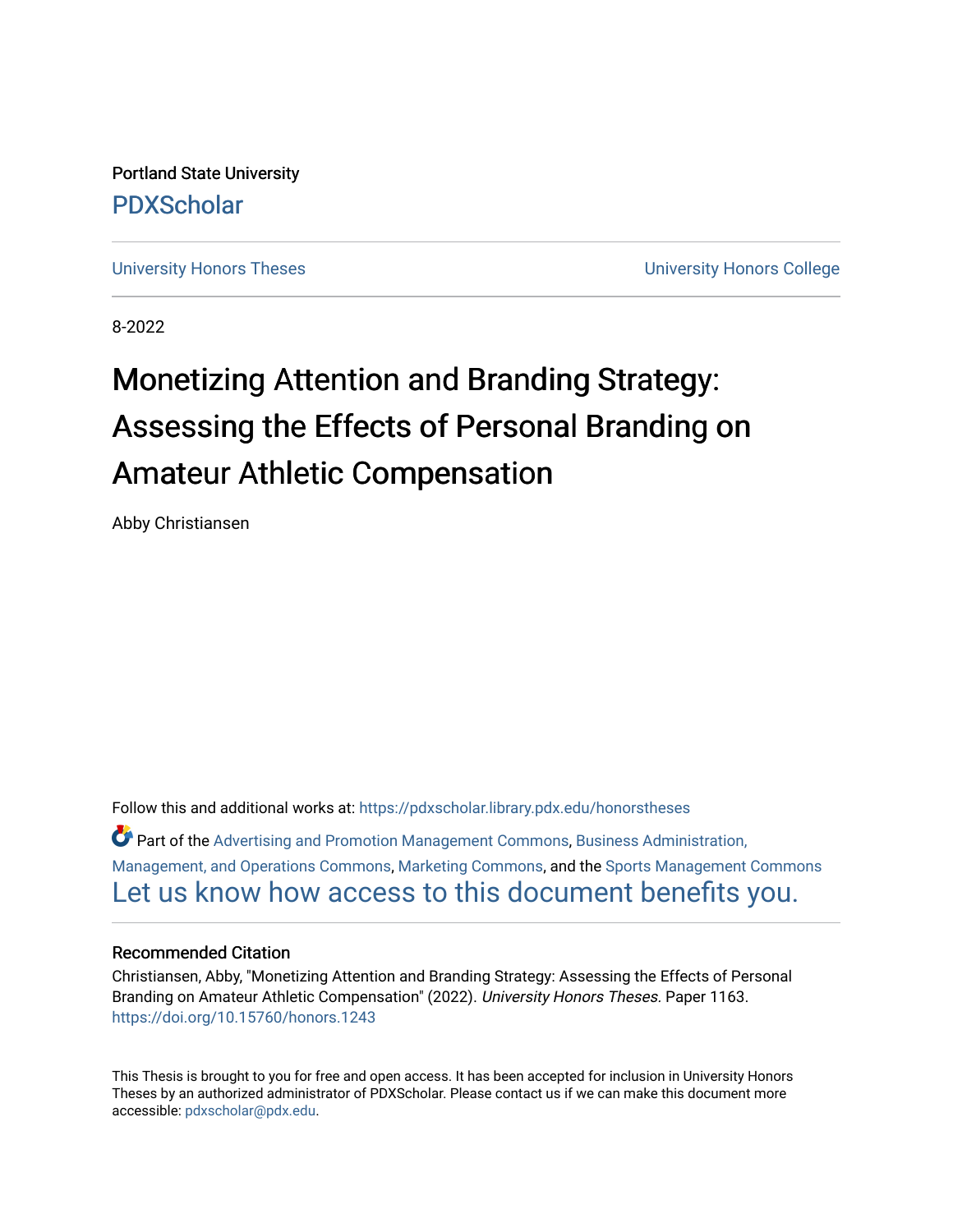Monetizing Attention and Branding Strategy: Assessing the Effects of Personal Branding on Amateur Athletic Compensation

By

### Abby Christiansen

An undergraduate honors thesis submitted in partial fulfillment of the

requirements for the degree of

Bachelor of Science

in

University Honors

and

Marketing & Advertising

Thesis Advisor

George Watson

Portland State University

2022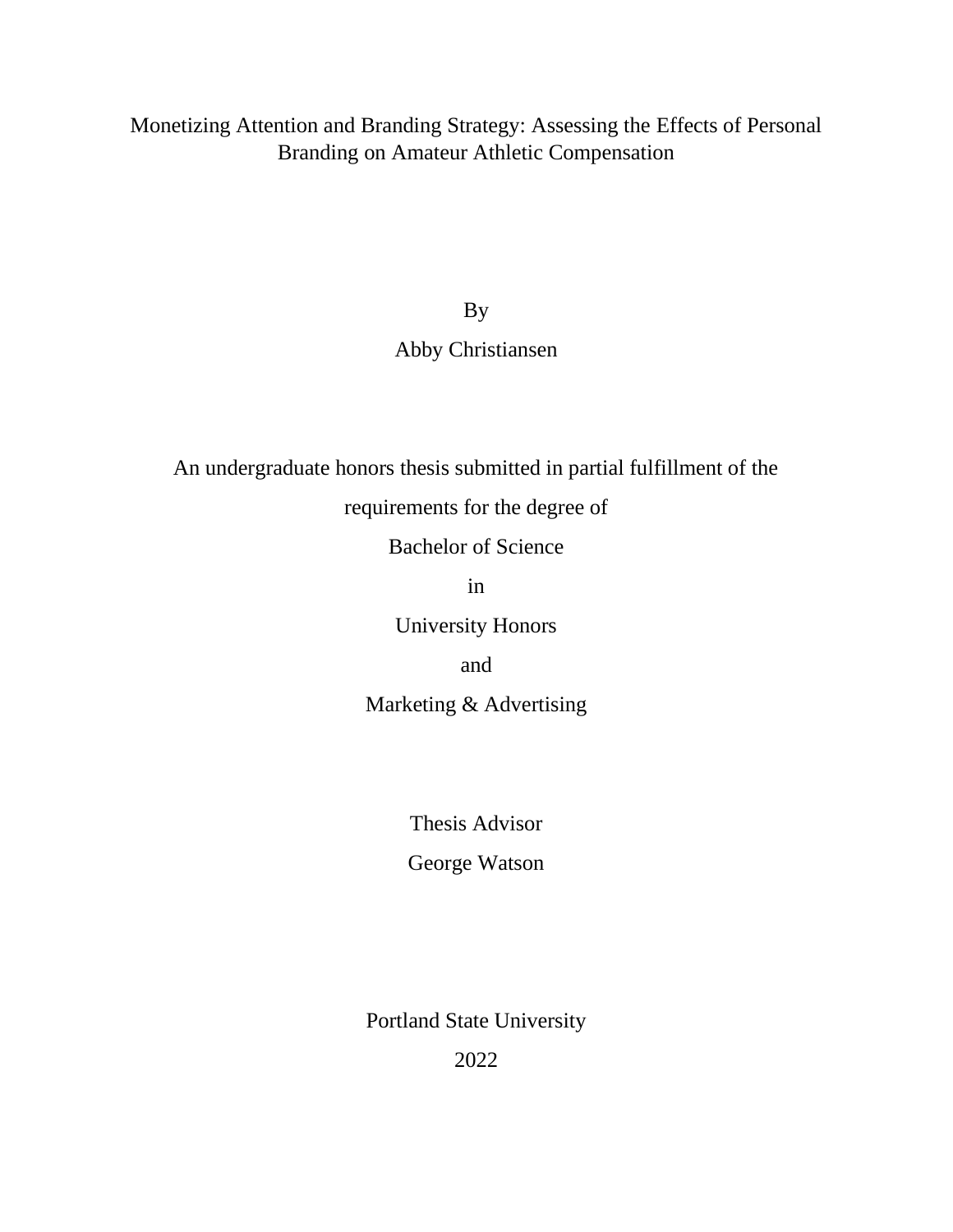## **Table of Contents**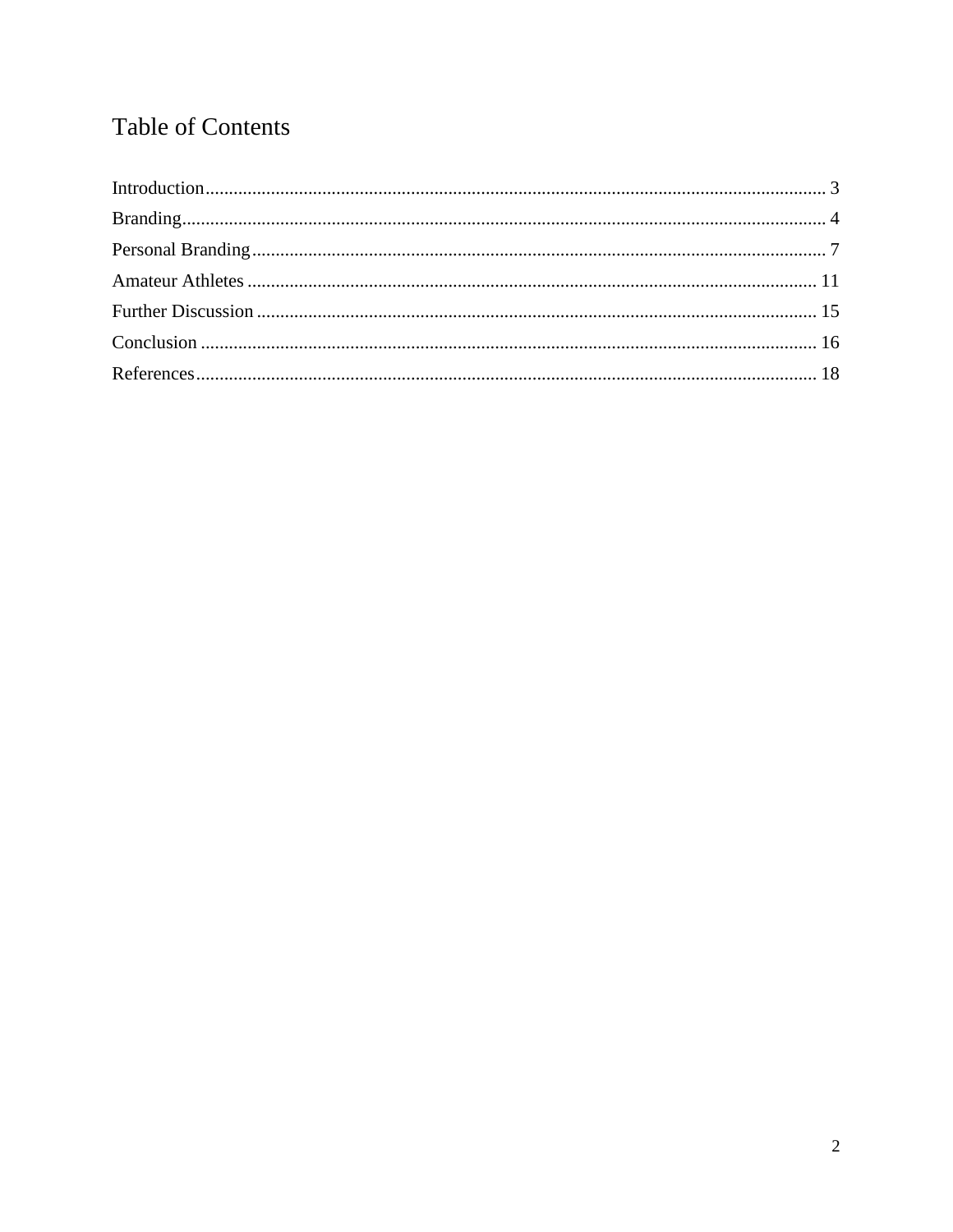#### <span id="page-3-0"></span>Introduction

Professional athletes' have long been the subject of advertising. From Michael Jordan to Cristiano Ronaldo and Serena Williams, our screens have been flooded with images of "celebrity" athletes promoting products, services, and lifestyles. But why are professional athletes such a lucrative marketing tool? Why are they such good salespeople? Their success can be attributed to the importance of branding in the 21st century. While branding has been "traditionally limited to consumer-oriented products" (Shaker & Hafiz, 2014) for more than a century, the intense modernization and technological advancement of the last few decades have reconstructed "branding" into a necessary supplement for self-advancement, distinction, and relevance.

When companies seek out a "spokesperson" for their products or service, they generally look for individuals who have influence over a particular consumer group or target market, in order to sell directly to them. Researchers have found that professional athletes are valuable assets to marketing activities because they generally have a strong "image" or personal brand that highlights their talents and (oftentimes) expensive habits. Their publicized lifestyle or brand can influence consumers to "create favourable perceptions about products through positive associations with celebrity athletes" (Hambrick & Mahoney, 2011), which can "trigger consumers' intent to purchase or use the endorsed product or service" (Schouten et. al., 2019). Athletes in general are an interesting case to investigate in terms of personal branding because they have the added layer of athletic abilities or talent. Along with vast media exposure, professional athletes are constantly "at work" on and off the field; their entire livelihood is based on the fact that they can physically compete at a high level and produce victories for their teams. But why are athletes such good marketers? – in order to deliver a win, they have to be good at their job and they do that with dedication and effort, both highly valued attributes by their fans. When translated into "marketing terms," 'dedication and effort' turn into 'credibility and reliability,' both incredibly important and persuasive influences on consumers. One Forbes article puts it clearly: "You don't win six NBA championships without putting in a lifetime of work, and an athlete's fans and followers – the target consumers – know and respect that" (Garrett, 2021).

The combination of a strong personal brand and athleticism can lead to great compensation for professional athletes who often receive payment from "outside" organizations through endorsements or sponsorships in addition to contractual salaries from their "employer" (NBA, NFL, etc.,). However, when the conversation is shifted to address amateur athletic compensation across sports, there is less gain for the athlete and more control by the National Collegiate Athletic Association (NCAA). The NCAA has long opposed the compensation of its players while simultaneously securing gains from their performance in the form of ticket, merchandise, and concession sales (Hambrick & Mahoney, 2011). There has been much debate concerning how, what, and if players should receive any payment for their contributions to university teams, especially concerning outside representation, sponsorships, or brand deals (Solomon, 2020). The NCAA's everchanging rules that affect player compensation, seem to only accommodate the needs of the NCAA and never prioritize the player. Particularly, the term "amateurism," which has been tirelessly debated in the ongoing conflict, has never had a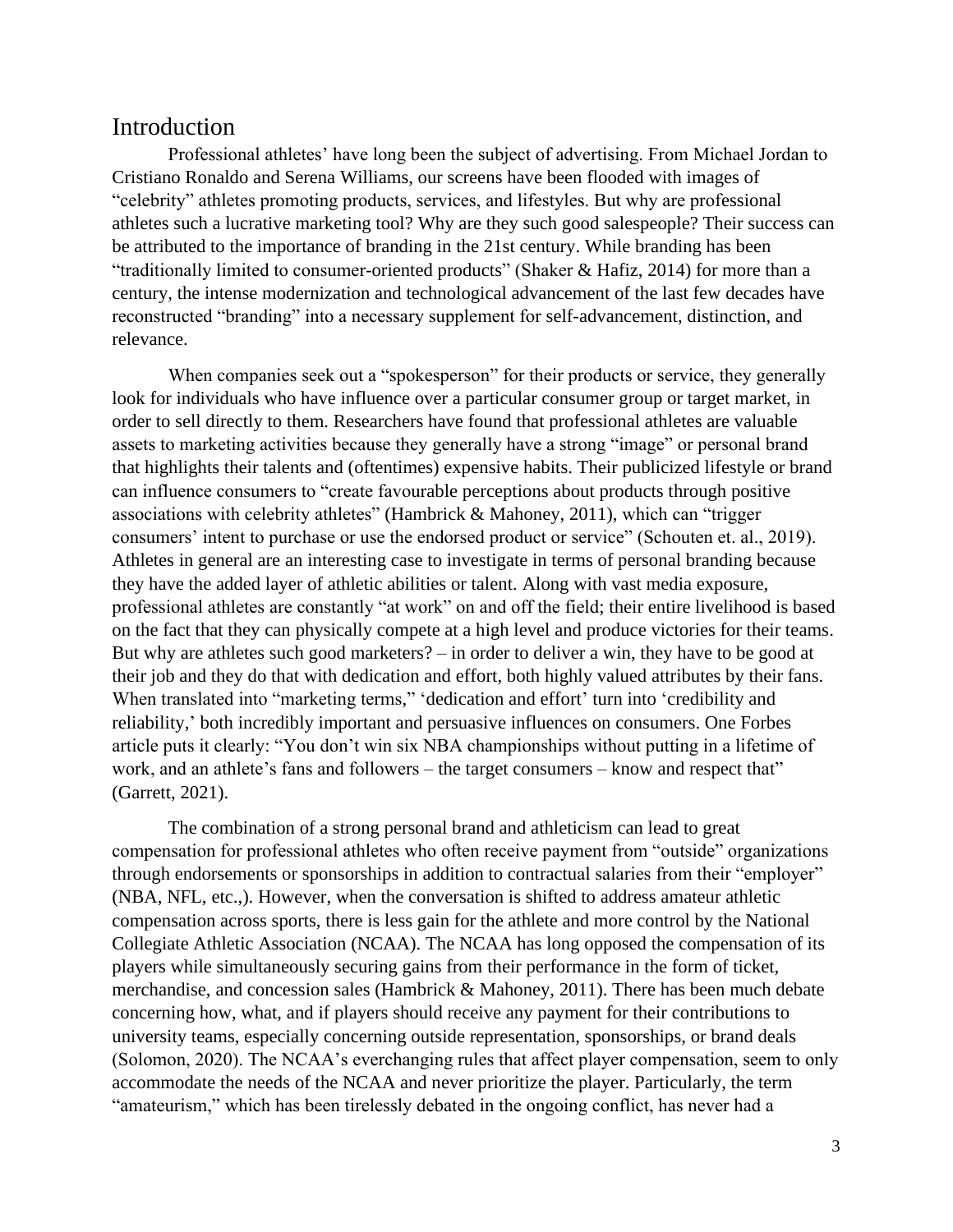concrete definition in the view of the NCAA (Solomon, 2020). Yet the line between "amateur" and "professional" athletes continue to blur (and have for a while.) Consider the Olympics: a world-wide competition reserved for "amateur" athletes to prove themselves – but who could forget the infamous (and undefeated) "1992 Dream Team" stacked with men's basketball players who played in the NBA, an American professional league?

Not only are professional and amateur athletes converging on the court (or field), they are also facing each other in the online world. Gone are the days when virality or celebrity were reserved for a select few; nowadays practically anyone can grasp social fame online and amateur athletes are no exception. In fact, they boast thousands and millions of followers online: Sabrina Ionescu: 686,000 Instagram followers (University of Oregon basketball player turned pro), Zion Williamson: 4.8 million Instagram followers (Duke basketball player turned pro) which have led to huge brand endorsements once they were no longer restricted by NCAA regulations. Luckily, recent discourse concerning this subject has led to new proposals for student athletes to earn money by leveraging/utilizing their name, image, and likeness (NIL), which are important aspects of one's personal brand. Specifically, with cases heading to the Supreme Court, the NCAA changed its long-standing compensation rules, allowing athletes to make money on their NIL (Beginning July 1, 2021). Now armed with an avenue to make money, athletes need to know how to effectively market themselves and monetize the attention of their audiences.

In order to develop a discourse on the evolving amateur athletic compensation situation and discuss how specifically the rise of personal branding on social media has facilitated legal change for athletes, I will explore the origins of branding and its evolution into personal branding, specifically in regard to the rise of influencer marketing and strategy. First, I will establish context of branding and its influence on consumers in the digital age. Next, I will expand on personal branding, offering an outline, recommendations, and its rise and relevance on social media. Finally, with these foundations in place, I will expand to the discussion of amateur athletic compensation issues and how the prevalence of personal branding has led to legal victories for athletes. These issues will culminate to a discussion of the value of celebrity and image in our society.

### <span id="page-4-0"></span>Branding

While a brand is a familiar concept in marketing and a standard entity in the day-to-day lives of consumers, its origins and psychological affiliations are often forgotten. Consumers are constantly bombarded with branding in the store, on the road, and even in their homes on products, signs, and technology, but when did branding transform from a straightforward reporter of origin to the multi-dimensional figurehead of a company? In order to comprehend the extent to which personal branding strategy has influenced amateur athletic online monetization, one must first develop an understanding of the pace at which branding itself has evolved into a critical instrument for business success. In this section, I will detail a brief historical summary of branding, expanding its scope to account for a modern discussion of brand identity and equity and the significance of digital branding.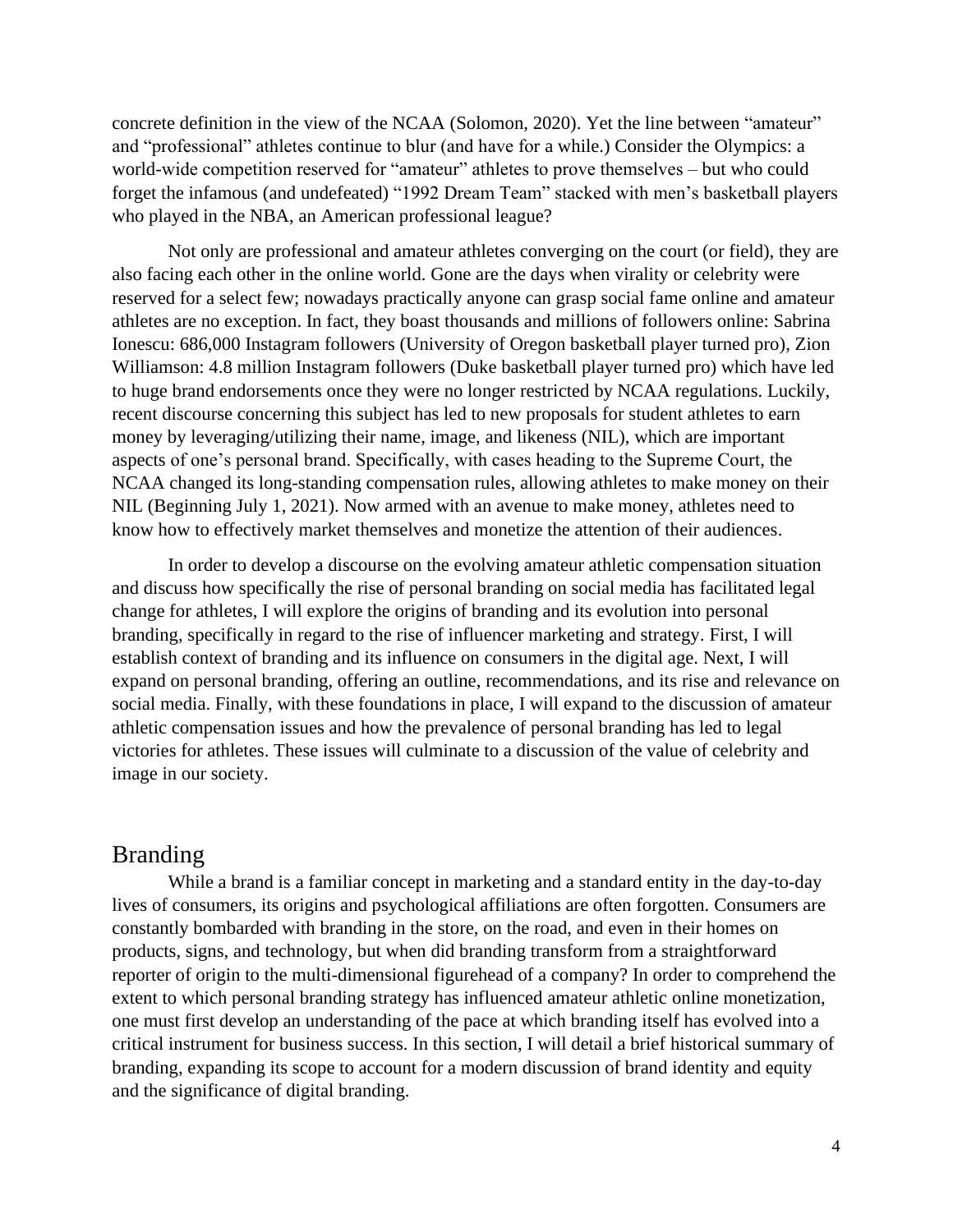Brands are classically identified as distinctive markings attached to something, either figuratively or literally; in fact, the term 'brand' stems from the word 'branding,' meaning to physically mark something with an iron (Bastos & Levy, 2012). Typically, this behavior was seen in those who owned livestock or in some cases, people (Bastos & Levy, 2012). Placing one's brand upon something else reveals control over that thing; it tells those who see it who it belongs to, all while communicating the reputation, personality, and distinction of the owner. Branding has a long history, some of which is difficult to trace due to its ancient timestamp. However, it is in the contemporary "version" that allows us to understand why brands are so impactful in business.

Modern branding is commonly traced back to the early 1900's when commerce was booming and a highly competitive purchasing environment was born. Instead of "generic" products being sold in the local economy, big business took over offering mass production, cheaper prices, and above all specialization. In efforts to stimulate business, factories began branding their products with labels thereby aiming to "convince the market that the users or the consumers could have the same amount of trust in these foreign, non-domestic products" (Rajaram & Shelly, 2012) as they did in the products they were used to buying. The use of branding allowed companies to identify and differentiate themselves from competition while acquiring sections of the market. This simple technique, of informing customers who was producing their goods, started the evolution of what we now regard as a brand.

Brands have evolved far past their elementary state as identification mediums, such as logos and images. What was once merely an identifying mark on products is now practically a living, breathing entity. Current definitions of brands tend to find a consensus that it is made up of its tangible (name, image, logo, slogan, etc.) and intangible (personality, perception, reputation, connotation, etc.) qualities. The combination of both physical and psychological features paint brands as a very "human" system, thus enabling them to represent a specific set of ideals, goals, and motives. Succinctly, brands depict the *identity* of a company: who they are, what they believe in, what they offer, where they want to go, and how they plan to get there. A brand's identity reflects how the company is portrayed to the world.

PhD scholars investigating historical literature concerning the origins, use, and meaning of branding, affirm the importance of brands in present day marketing and their resemblance to humanity: "At the root of all branding activity is the human desire to be someone of consequence, to create a personal and social identity, to present oneself as both like other people (e.g. to belong) and unlike other people (e.g. to stand out), and to have a good reputation" (Bastos & Levy, 2012). Because the concept of "brand identity" mirrors that of human experience so closely, it is not outlandish to conclude that brands are so successful because people use them as their own means in which to "fit in while standing out," e.g., to express themselves. People choose to buy certain products or dress a certain way to convey their identity to the world and tend to use products from brands that they feel will represent the values or ideals they wish to portray. In this manner, both humans and brands have personal identity that they use to communicate their principles, personality, and beliefs. Moreover, one's identity or self-concept has proven to be a decisive factor in consumption decisions. Nearly twenty years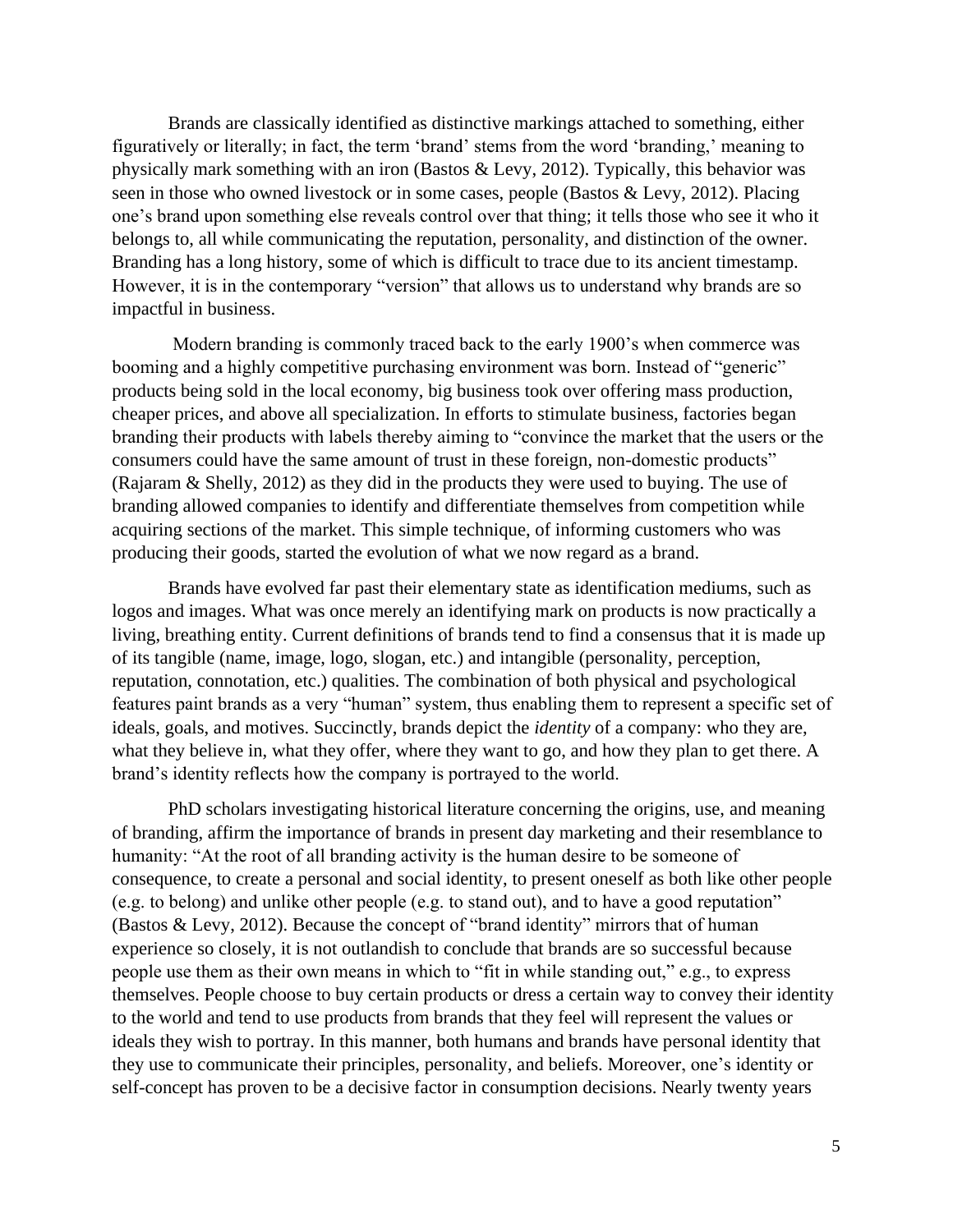ago, researchers set out to connect individual and brand identity with ad effectiveness; they embarked to better understand how one's self-concept coupled with a perceived brand identity led to decision making or preference in regard to particular advertising. They found that people whose self-concept "converged" with that of a particular brand where more likely to recall information, have positive connotations, and even make a purchase from a targeted ad (Mehta, 1999). Because identity is such an influential factor in decision making, both from the perspective of the consumer and the brand, it becomes clear how important a carefully crafted brand identity is to the financial success of a company.

As a result of brands adopting individual identities and finding traction with audiences, the matter of brand equity has become increasingly significant to the success of a company. Brand equity is the resulting power/leverage of a strong brand identity; it is the ultimate payoff for investing in branding. Shyle and Panajoti detail varying perspectives of brand equity that acknowledge it as the added value or enhancement, whether it be in a financial context or the perceived utility consumers experience, that a brand creates through its identity, thus leveraging the brand with competitive advantage (Shyle & Panajoti, 2013). Brand equity is a commodity that "is considered as a key factor [in business success] that can bring to the company: high profits, brand expansion opportunities, protection against competitors, effective communication strength but also leads to the strengthening of preferences, consumer purchase intention, and customer loyalty" (Shyle & Panajoti, 2013). Simply put, having strong brand equity is vital to the success of a company; and because equity is an earned asset, an excellent way to grow it is to invest in a brands image.

In theory, having a strong brand identity that can be translated into brand equity seems rather straightforward. However, the shift from identity to equity is not instantly recognizable or so easily achievable. There is no set equation or framework to successfully grow one's equity through identity, as calculating the perceived value of a firm is highly intangible. But, there is strategy behind purposely shaping a brand and presenting it to consumers in a way that will incite engagement and subsequently assist companies in their pursuit of acquiring equity. (There is no "right way" to establish and promote brand identity simply because no two brands are alike. Brands can look to competitors for "inspiration" but there is always some differentiating factor within the company that make its brand strategy unique.) A brand strategy is simply the plan a company employs to reach their brand goals, whatever they may be. Having a strategy allows companies to effectively track and target their objectives while maintaining the desired image or identity the company wishes to present to consumers. Again, having a "predetermined" brand identity (e.g., your brand is perceived as "adventurous," "traditional," "charitable," etc.,) whether it be from the perspective of the consumer or from set characteristics presented by the company, allows brands to more effectively carry out a strategy and appeal to desired consumers, as the established identity can guide marketing actions. Constructing a framework or schedule for engaging in marketing activities (e.g., creating advertisements, developing products, seeking endorsements, engaging in public relations, hosting events, developing ad campaigns, etc.) is vital to a company's financial success as they deliver the message of their brand identity to consumers.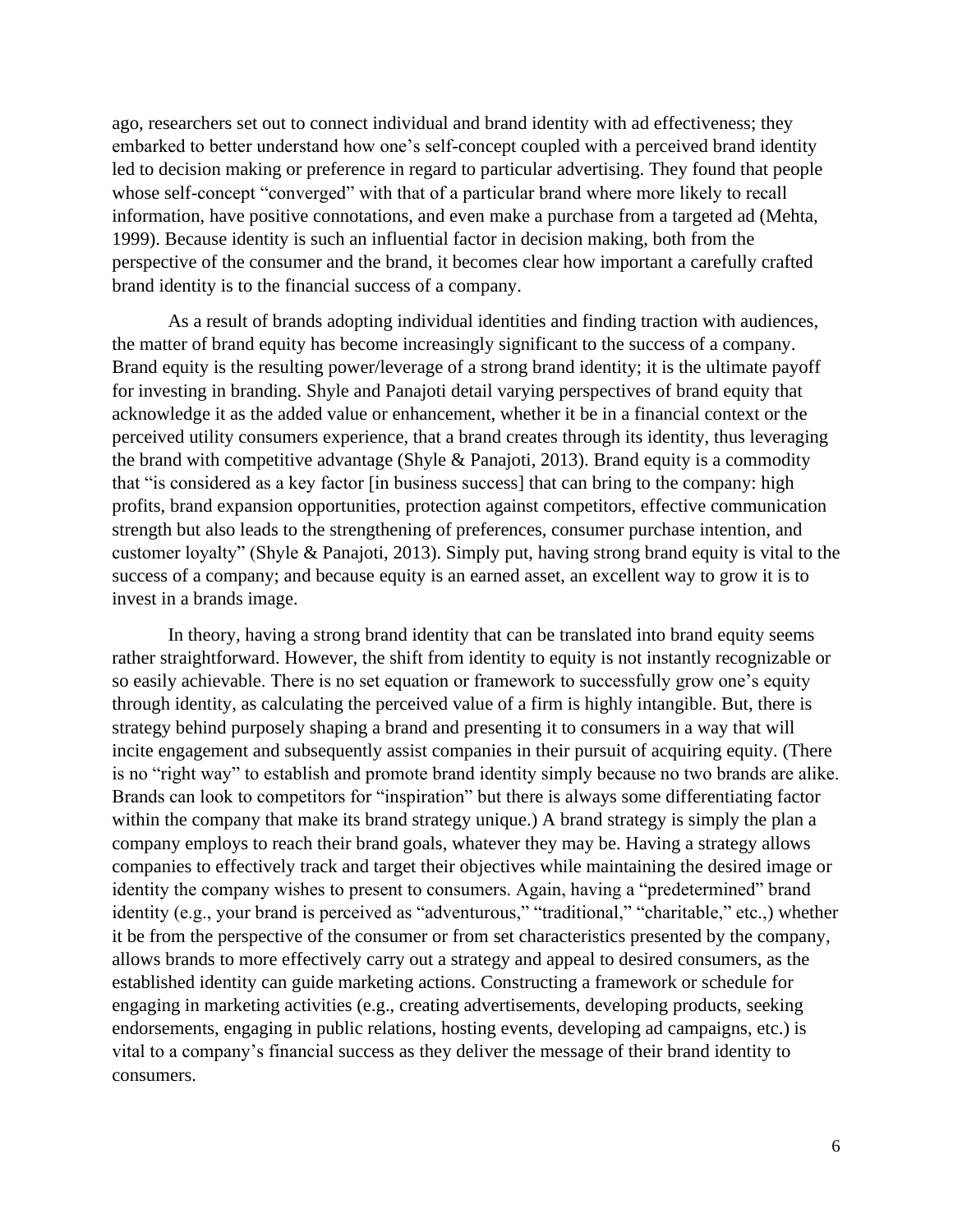Particularly important to the discussion of contemporary brands is the significance of digital marketing and the effects the advancement of the internet and social media are having on the ways that brands market to consumers. The last 20-30 years have equipped marketers with new tools in which to reach their audience. The internet allows brands and consumers to proactively interact with each other, which was previously stunted by "one way communication" (Edelman, 2010). It has even altered how marketers view the "purchase model" or the general framework that helps them understand how and why consumers buy the things they do. The old method, which resembles a funnel, suggests that consumers connection with a brand ends at the point of purchase (Edelman, 2010). The new model, the Consumer Decision Journey, is more cyclical and proposes that brand and consumer connection lasts beyond the final purchase (Edelman, 2010). With a new way to think about how they interact with consumers, brands are compelled to focus more efforts towards owned and earned media—both of which occupy space online and on social media. Brands are flocking to online spaces because that's where the consumers are: reports from Mintel indicate that the top six spaces where consumers go to listen or watch content are on the internet and predict that the market will grow 13-20% in the coming years (Mintel, 2021). Digital branding is also an incredibly profitable space: ad revenues from five years ago (\$88.3 billion) are no contest for the nearly \$180 billion that is forecasted for 2022 (Mintel, 2021). The advancements in technology have allowed brands to advance their communication with consumers and alter the way that branding is portrayed online. Brands can no longer just have a company website to reach consumers, they need to have a presence across platforms in order to connect with their audience and craft an authentic image and identity.

As a whole, branding has and continues to evolve as a powerful method in which to convince consumers to buy a product or take some action. Elements of the brand, such as identity and equity, can be incredibly rewarding if carried out strategically. Brand identity reflects the humanistic characteristics of the brand, which helps to shape consumer perception and consequently purchase decisions. If brand identity is thoughtfully expressed to consumers and remains relatively consistent over time, the advantageous asset of equity or added value associated with a brand can emerge, revealing even greater success and competitive advantage. Further, these concepts have become vital to capturing the market as digital marketing has become incredibly relevant to any brand looking to connect with consumers. These concepts provide an accessible foundation for discussions of online personal branding strategy and its relevance to tactically monetizing the attention of amateur athletic audiences.

#### <span id="page-7-0"></span>Personal Branding

As a subset of "traditional" company branding, personal branding is by no means a "new" concept. The overlap is evident with the exception of a single governing individual, not a massive corporation. Fahim Shaker and Reaz Hafiz suggest personal branding "…is based on communication…" (2014) or how one presents their values, skills, personality, attributes, or "self" to others. Peter Montoya, author of "Brand Called You," corroborates this definition adding that it is "…a clear, powerful, compelling public image" (2008) that can have a positive impact on personal and/or professional ventures (Montoya, 2008). Put simply, a personal brand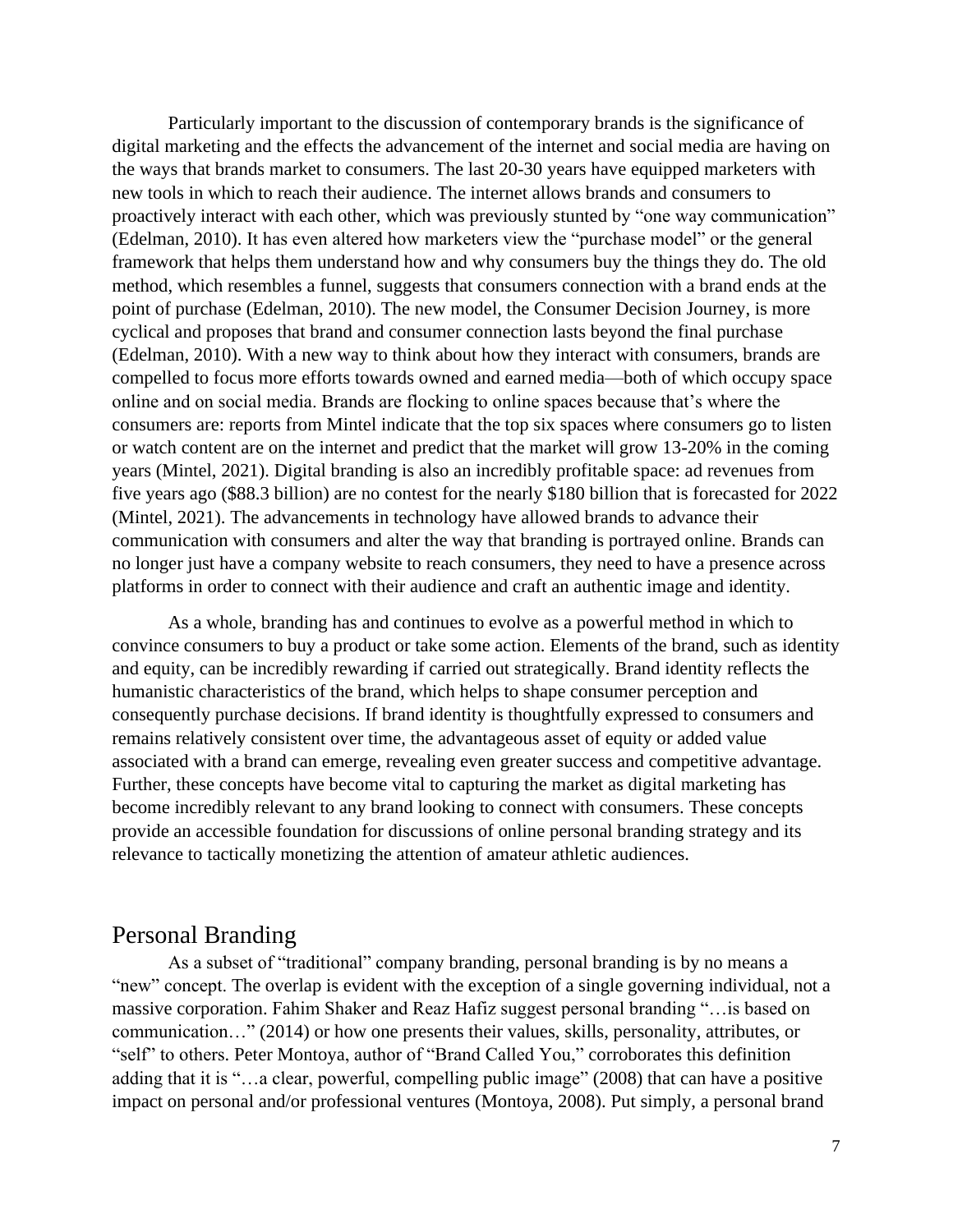is an amplification of you: a way to publicly/(broadly) determine and affect others perception of you, whether it be manufactured or authentic, likely for the premise of influence or personal (financial) gain. (It should be noted that targeting an authentic personal brand is recommended.) Nevertheless, a personal brand possesses all the similar characteristics of a "traditional" company brand, such as those previously mentioned, i.e., identity, self-concept, equity, etc. Consequently, the merits associated with a traditional company brand are just as advantageous and appealing in the scope of a personal brand, thus making it a very valuable asset to own.

Particularly, the value of a thoughtfully crafted personal brand has grown proportionately with the societal significance of branding on social media. What was once a system of "one-way" communication" has transformed into an equal and highly responsive relationship between companies and consumers (Edelman, 2010). As Edelman notes, social media and the internet has and is changing the way we do business (2010). Social media platforms present the opportunity to visualize and convey a brand identity, message, etc. to a massive audience; the mere scope of social media alone is a compelling factor to share a brand in hopes to reach an audience. Specifically, digital marketing, as aforementioned, is a vital aspect of a brand's modern marketing strategy. And it is no longer some "theoretical" nonsense thrown into conversation by young social media marketers trying to convince their bosses that its "really cool." In 2019, the number of sponsored posts (meaning that someone was paid to post, likely in partnership with a company to promote a product/service) on Instagram (a digital platform) nearly tripled from the number of sponsored posts on the platform only a year prior (Mintel, 2020). Not to mention the digital advertising industry exploded by 153% in growth from 2014-2019 (Mintel, 2020). Only a minor glimpse into the statistics on digital and social media growth indicate just how important the digital field is for brands to stay relevant.

The intersection of branding, people, and social media is occupied by "influencers": a title given to those who have harnessed an audience in an online space, often with the purposeful (sometimes accidental) development of a personal brand. Online influencers represent the persuasive power, authority, and status that come with the development of a strong online persona. While still a relatively contemporary concept, internet and social media influencers are making great strides in affecting the way traditional brands communicate with their audiences. Influencers are out sought by brands to endorse or promote products to target audiences that they have been able to capture online; such reach is often attributed to a platform built on reliability and credibility (Glucksman, 2017). Yet there is no threshold or set of attributes one must achieve in order to become "become an influencer." There are, however, different "unspoken tiers" of influencer levels, dependent on the number of followers an individual has, e.g., Micro-Influencer, Nano-Influencer, Mega-Influencer, etc. which can affect how brands look for or recruit individuals to partner and work with. But don't be fooled by the term "Micro-Influencer;" while it may seem that it must be more lucrative to have colossal numbers of followers in order to attract brands and negotiate compensation, Micro-Influencers are actually considered some of the top-performing influencers, accounting for the largest share (37%) of the total number of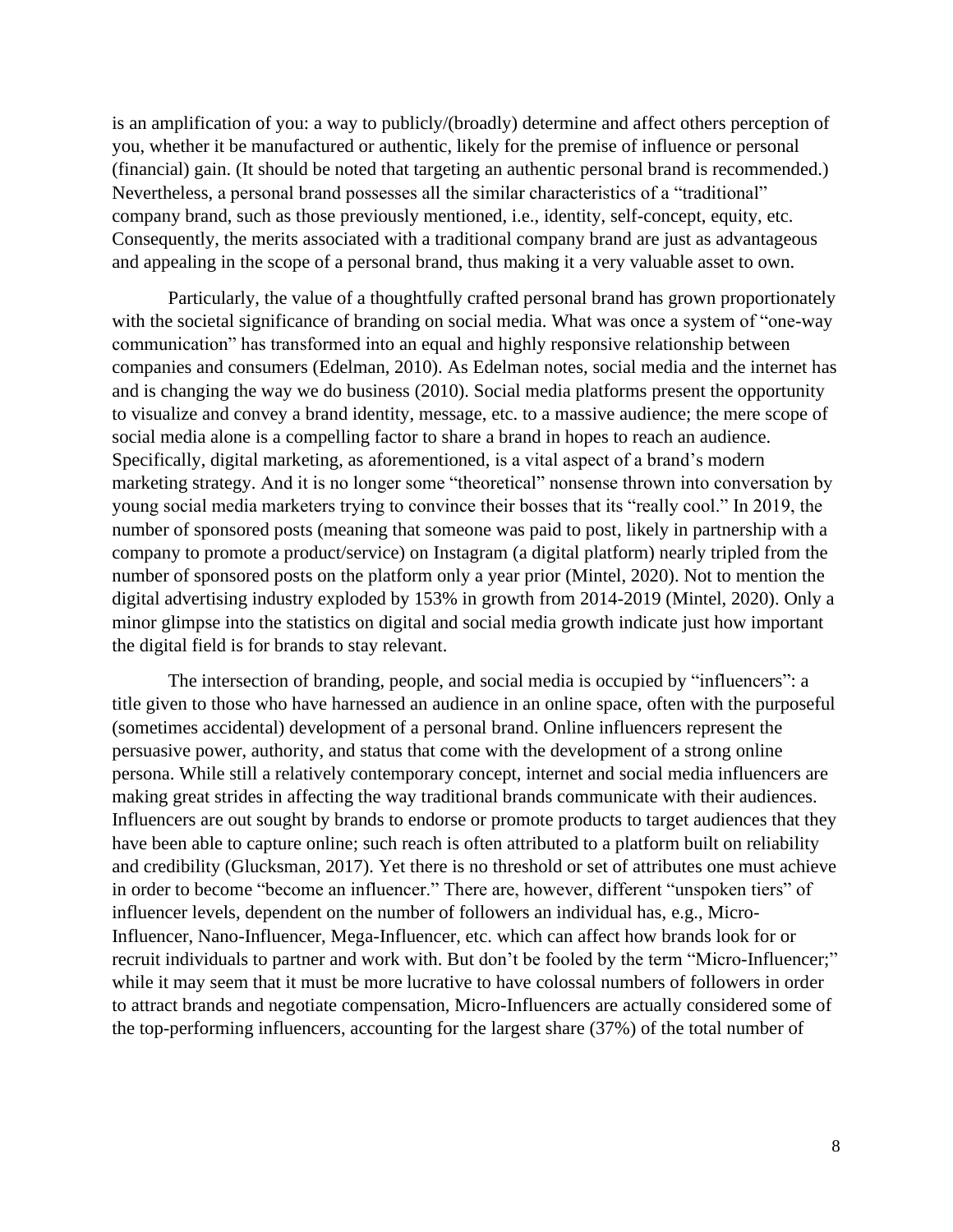sponsored posts on Instagram in 2019 (Mintel, 2020).<sup>1</sup> Influencers generally emerge organically as they develop a relationship with an audience that leads to social clout, thus making their opinion and suggestions influential to that select group (Glucksman, 2017). A level of influence over consumers makes partnering with an influencer a favorable endeavor and profitable business practice for traditional brands.

Social media influencers have become an incredibly lucrative asset to companies hoping to reach niche audiences. However, influencers would not have the platform to be sought out by companies to endorse or promote products if they did not have a strong personal brand. The ability to shape consumer attitudes and affect purchase decisions is only attainable if there is a level of trust between audiences and influencers. To reach a level of credibility that warrants trust, building an honest online personal brand can be developed with a few guiding principles and a focused strategy. Below, I have complied an assortment of a few of the tangible and intangible aspects of a well-developed personal brand:

- *Unique Value Proposition* **-** A Unique Value Proposition (UVP), more commonly recognized at the personal brand level as a "Personal Branding Statement," is vital to developing a prominent and successful personal brand. It allows individuals to differentiate themselves from others by expressing what they offer or specialize in; it communicates why an individual is unique and why an audience should care (Johnson, 2017). The UVP is an attempt to persuade audiences to make a connection with and trust the influencer. Although one does not need to be an expert in their field to be an influencer, they should be passionate about the topic/idea, etc. enough that they are wellinformed and educated on the subject e.g., an influencer who creates content around dogs doesn't need to be a veterinarian but should have some level of knowledge on the subject. The UVP allows audiences to grasp what the influencer has to offer. While more explicit UVP statements are common in company branding, UVP's in personal branding aren't stated as directly but are revealed through actions, words, communication, etc. on social platforms e.g., the "bio" on an influencers Instagram page might state "Proud Dog Mom of Two Huskies" with a link to a husky adoption foundation; from this information we can infer that the influencer cares about dogs and is supporting charities that help to get huskies adopted. Further, this information reveals the influencers UVP of an individual that cares about dogs and wants to help them find good homes.
- *Content that reflects UVP* Creating content that reflects an influencers UVP is vital to earning trust and connecting with audiences; if the content and values of an influencer did not match, they would likely not find traction with an audience. From our previous example, we would expect the husky owner to create posts of her animals, possibly with certain products she uses to care for them. We could also expect videos or commentary pertaining to dog adoption and/or animal care. On the other hand, if the husky owner created content that contradicted her UVP, she might lose credibility with her audience. Creating content that reflects a UVP strengthens the personal brand associated with it; we

<sup>&</sup>lt;sup>1</sup> See Pankka's *The Key Performance Indicators of Influencer Marketing* for more information about the different classifications of influencers.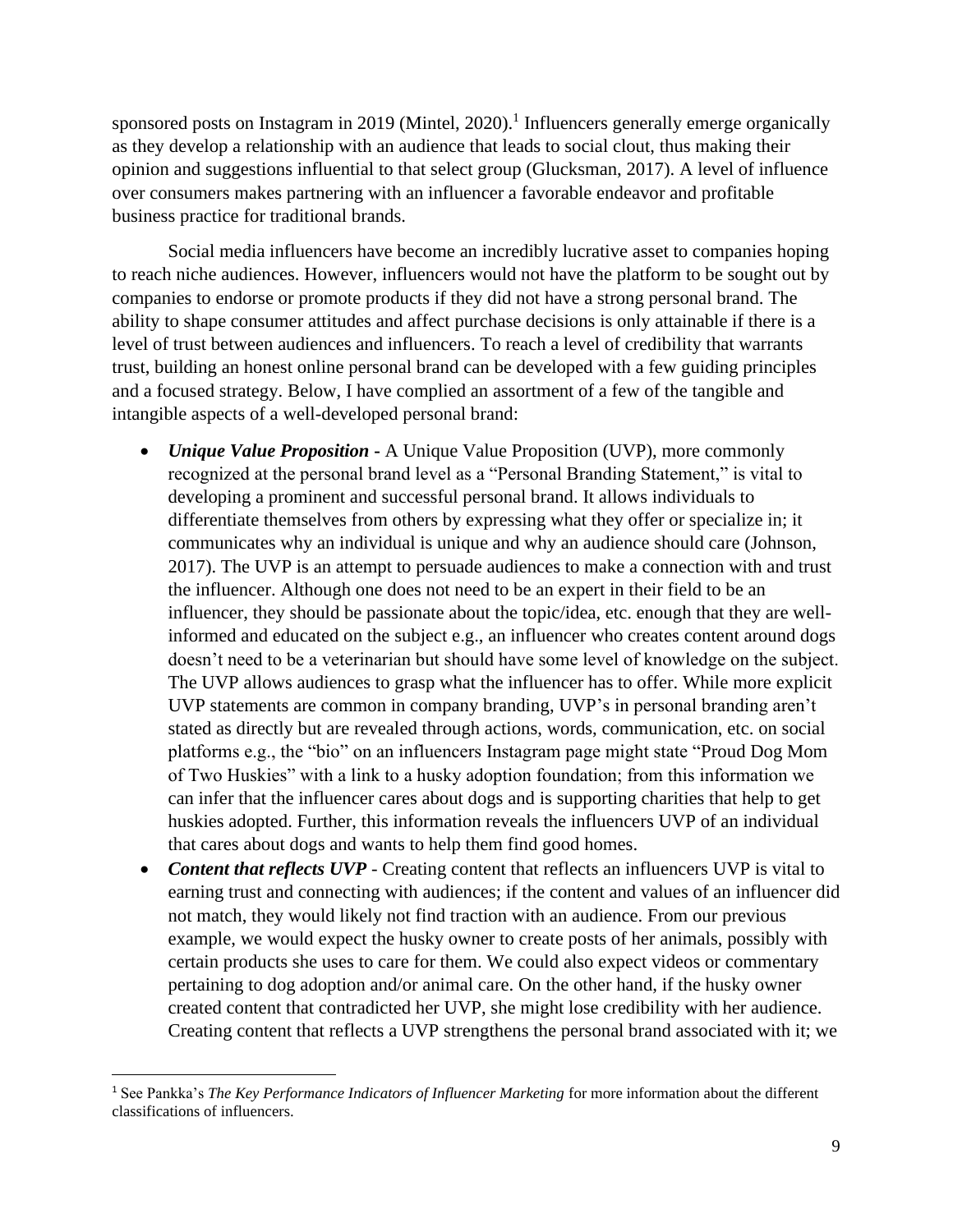should be convinced that this dog mom is passionate about dog adoption and caring for animals. In creating content that reflects a UVP, influencers can obtain (often) niche target audiences that large company brands may miss, thus attracting their attention (Glucksman, 2017). Large brands reach out to the influencers to connect with their select audience, often offering endorsement or sponsorship deals (brand pays influencer to promote a product/service, etc.) to interact with said audience (Glucksman, 2017). In communicating through influencers, brands have the ability to reach select groups of consumers and potentially untapped audiences. For example, Petco might reach out to the dog mom who has amassed a significant following to endorse and encourage their new line of Husky Food through an affiliate link.

• *Consistency across platforms* - Another important aspect of creating an impactful personal brand is remaining consistent (in the content shared) across social media platforms. For instance, if our dog mom (who has developed their brand around that very notion) suddenly began posting content analyzing a basketball game, there would be some confusion amongst her audience. While she may very well be an expert at basketball analysis, and that may be an important aspect of her life, her audience has come to expect dog content. It would create some uncertainty amongst her audience if she abandoned everything they knew about her. "However, in life we often have multiple identities such as colleague, family member, or student" (Johnson, 2017). But when creating a personal brand online, for the goal of advancement or gain, having a consistent voice is essential to communicating and interacting with an audience.

Other aspects of a personal brand, though much less tangible, are the characteristics or nature identified amongst those that have had success in developing a personal brand. Characteristics such as reliability, credibility, likability/charisma, openness, etc. are often attributed to a strong personal brand (Pankka, 2019). While some of these are more innate in nature, such as likability or charisma, developing credibility or reliability with an audience can be accomplished by creating content that is transparent, honest, and factual. (Glucksman, 2017). These intrinsic qualities of one's personal brand can culminate into social clout, which warrants a relationship of trust between influencer and follower as they engage in communication. A combination of the concrete principles and general nature/personality of a personal brand can be impactful as influencers navigate online spaces and strategize their communication and delivery of content to their audience. A strong set of core values and goals can help determine what an influencer posts, how they "speak to"/communicate with their audience (language and tone), when they post content, how they incite engagement to their content, etc.

The development of a personal brand that gains interest from an audience can draw the attention of larger, traditional company brands that seek to reach a particular target market. The "influencer marketing" tactic is viewed as a mutually beneficial relationship between brands and influencers as they attempt to collaborate or "team-up" to get a message across to consumers e.g. brands sponsor a post; influencers give a review; the two brands co-create content; brand ambassadors; competitions and giveaways; events; monetary or product compensation; etc. (Pankka, 2019). When engaging in influencer marketing, brands look for influencer's whose personal brand is in some way related to or relevant to their own brand, whether it be based on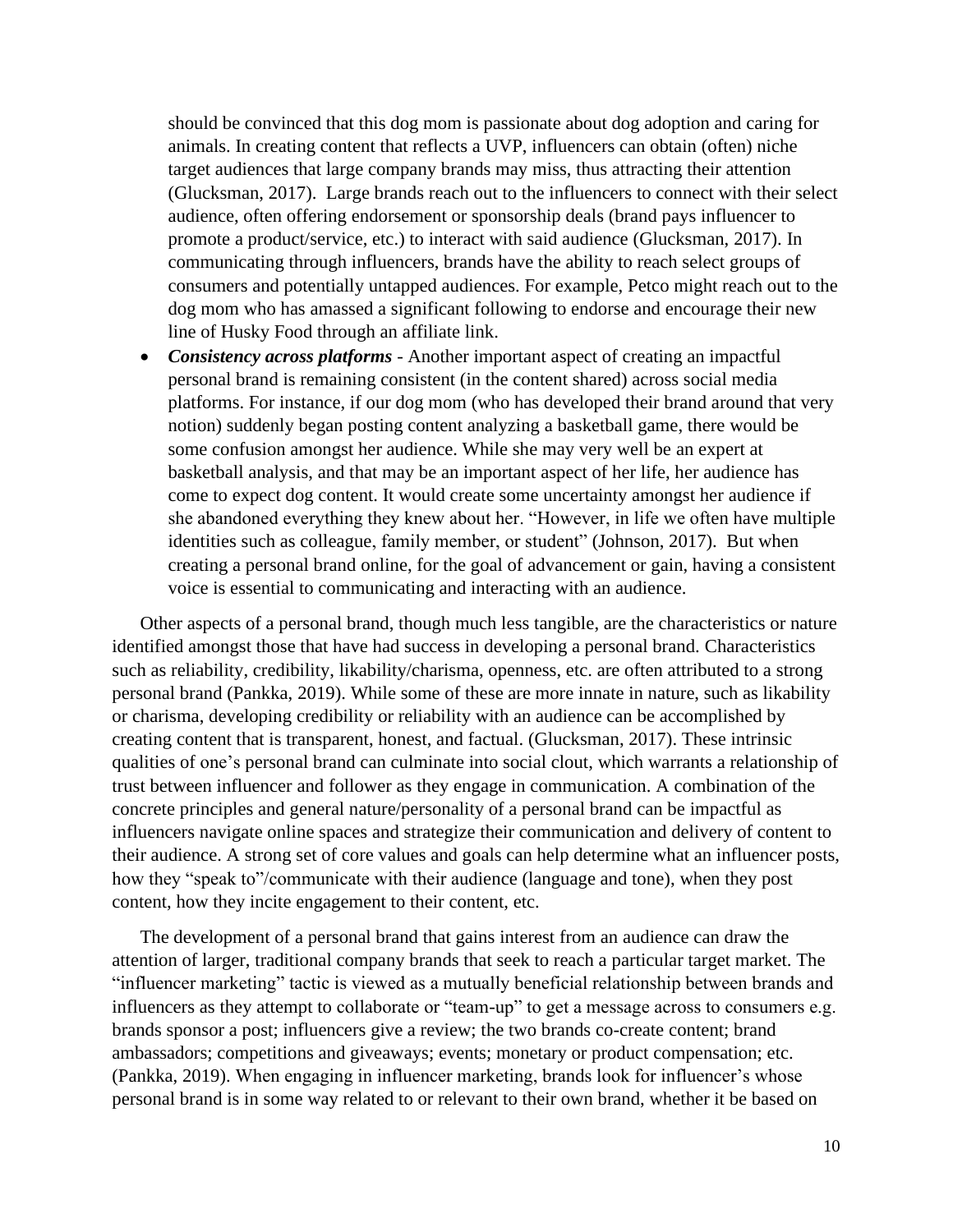the content they share or the audience they speak to. This type of relationship enables an influencer to make an impact on a consumer's decisions, whether it be to motivate action or change perception, etc., either through persuasion or recommendation. In the book "Brand Called You," marketing consultant Bryan Eisenberg is quoted, noting that: "…people rationalize buying decisions based on facts, but they make buying decisions based on feelings" (Montoya, 2008). Influencers can create relationships with consumers on a level that "big brands" can't. Brands look to influencers to get their own message across via the influencers' established persona. That persona is what is so compelling to consumers; the feeling they get when they are consuming content of a particular individual, whom they have built a relationship of trust with, is what influences them to make decisions. The collaboration between influencer and brand can help the brand with many marketing goals, such as increasing awareness, developing reaction or virality, inciting action or engagement, etc. (Pankka, 2019).

Social media influencers, aside from extreme exceptions, have a unique opportunity to tap into and communicate with a select audience that big brands don't have direct access to.<sup>2</sup> Building a personal brand that reaches people, draws them in, and makes them come back wanting more opens doorways for influencers to monetize the attention of their followers and gives brands the opportunity to speak to niche audiences. Like traditional brands, personal brands are etching out their own "market" on social media. Over half of social media users follow influencers, or "accounts that they don't know in real life" (Mintel, 2020). Targeted digital advertising is quickly becoming an incredibly important aspect of marketing strategy, and influencers, with access to distinctly defined audiences, represent an excellent solution.

#### <span id="page-11-0"></span>Amateur Athletes

The purpose of developing foundational research concerning the evolution of branding is to correlate it to the compensation issues faced and victories won by amateur athletes, particularly those affiliated with the NCAA. Understanding where personal branding has grown from and evolved into, on digital and social platforms, can paint an accurate picture of the financial success that amateur athletes have long missed out on. Likewise, it reveals arguments for their compensation and acts as a groundwork for athletes as they attempt to monetize the attention of their audiences. This discussion does not attempt to argue for athletic compensation, rather express why it has become an issue that many support to connect the legal outcomes with the emergence and popularity of personal branding.

<sup>&</sup>lt;sup>2</sup> While this thesis generally takes a positive approach or outlook when discussing the rise of personal branding, so as to correlate it to amateur athletic compensation and express how it has benefited them, it should be noted that there are various perspectives to consider when understanding "influencer marketing" and the many facets of negativity and hatred that have resulted because of it on social media. Even though this thesis does not attempt to address issues like cancel culture or the negative impacts of social media on mental health (purely out of a lack of direct relevancy to the compensation issues faced by amateur athletes) it is the viewpoint of this thesis that they should not be ignored in conversations concerning the internet and social media.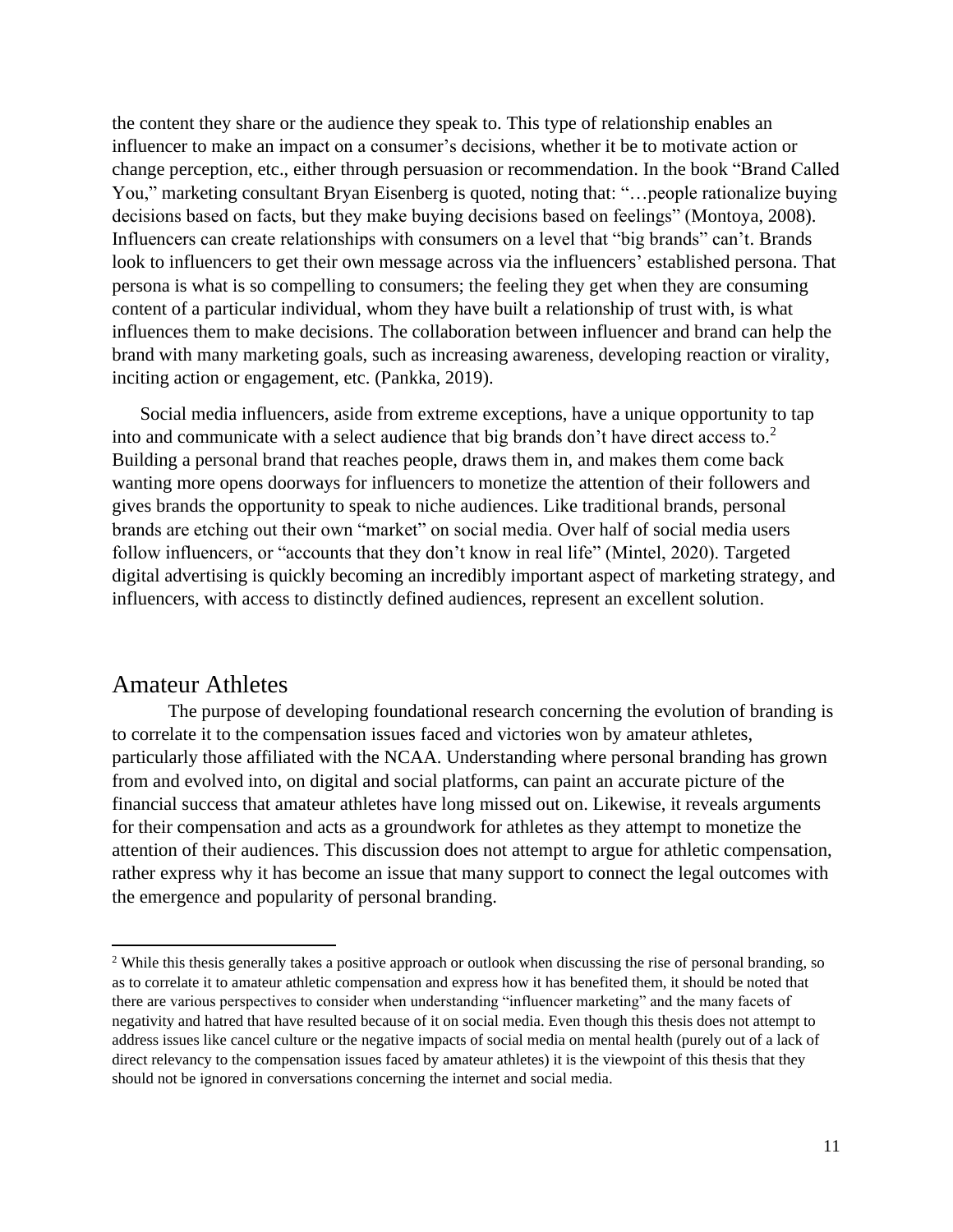Most of the conversation surrounding the compensation of amateur athletes arises from the regulations of the National Collegiate Athletic Association or the NCAA. The NCAA was founded in the early 1900's to "regulate the rules of college sports and protect young athletes" (NCAA.org, n.d.). Over time, the NCAA developed into a governing body overseeing college sports that developed "principles that covered financial aid [packages], recruitment and academic standards and were intended to ensure amateurism in college sports" (NCAA.org, n.d.). However, those initial goals to "preserve amateurism" amongst college athletes with fair regulations and guidelines have been muddled with legal jargon and loopholes. They have failed to evolve their rules for compensating college athletes while simultaneously contradicting their own standards when it comes to the amateur athletes who gain attention and recognition for the organization at world-wide contests such as the Olympics. Since 2001, the NCAA has "…allowed US Olympians to compete in college while pocketing tens of thousands of dollars from the United States Olympic Committee for winning gold, silver, or bronze" (Solomon, 2020).

Moreover, the United States is the "only country in the world to attach a highlycommercialized, multibillion-dollar industry to higher education" (Solomon, 2020). The NCAA acts as a gatekeeping liaison between the highly competitive field of college sports where they reward players with an 'education' (as opposed to financial compensation) despite raking in billions as a classified non-profit organization. One article describes the relationship clearly: "All these years later, the nonprofit organization pays its 460,000 plus student-athletes in good ol' fashioned opportunity, despite having evolved into an industry that charges networks nearly \$1 billion annually for March Madness TV rights" (Planos, 2020). The NCAA also benefits from the performance of college athletes in the form of ticket, merchandise, and concession sales (Hambrick & Mahoney, 2011). Even as the NCAA secures financial gains from the accomplishments of their teams and players, it appears that athletes are missing out the most in regard to the coveted "student-athlete" relationship. According to one article, student-athletes often receive a sub-par education, acquire large student loan debts, and lose out on wages while participating in college sports (Solomon, 2020). The NCAA believes that access to a higher education alone is enough compensation for its athletes, but the costs to benefits ratio that qualifies student-athletes to be classified as employees has shifted in favor of the NCAA while leaving students with far less resources and opportunities after college.

One non-monetary benefit that results from athletic exposure in college is the social merit and status that athletes can gain. Social media has allowed student-athletes to amass huge followings (comparable to professional athletes) where they can develop platforms to reach thousands, if not millions of people. However, because of their affiliation with the NCAA and their strict guidelines surrounding outside compensation, athletes have been historically unable to reap the benefits associated with "influencer status" on social media, such as those linked with the monetization of content in the form of views, interactions, sponsorships, brand deals, endorsements, etc. Yet, the idea that athletes can receive compensation for their "celebrity" status is not so farfetched. Often considered the "original influencers," professional athletes in the '80s and '90s like Michael Jordan assembled massive followings with fans, which lead to lucrative brand deals with companies like Nike (Garrett, 2021). Even today, amateur athletes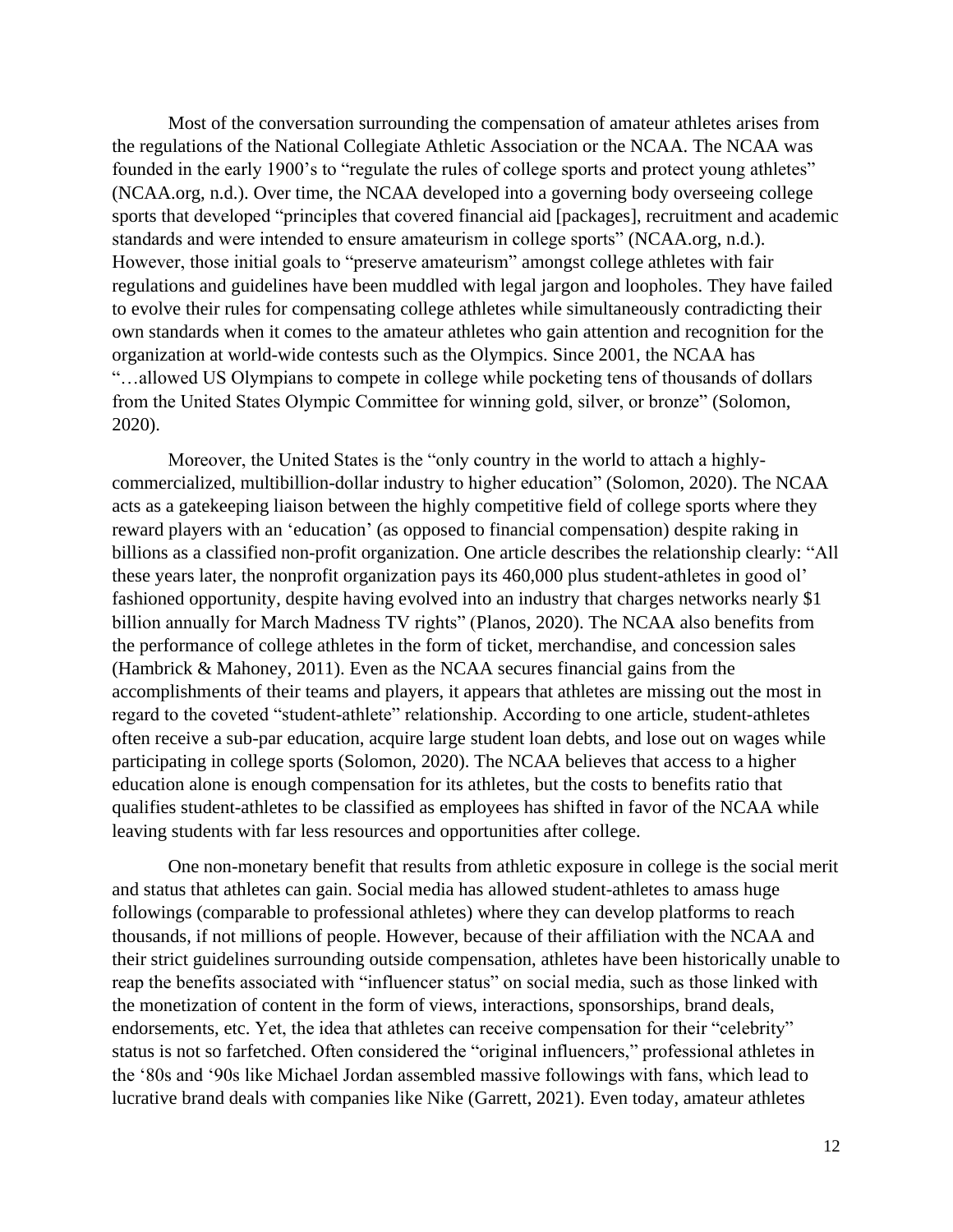who "graduate" to professional teams sign multi-million-dollar contracts with companies hoping to sponsor them the minute they leave college because of their impactful online social presence. It appears that the (traditional) "four-year" college continuum holds athlete's hostage from the potential benefits they could be receiving all because of their "amateur" classification. Luckily, the popularity and universality of social media (and the rise of strategic personal branding and development) have altered the narrative and led to actual legal change for amateur athletic compensation.

The NCAA has faced many legal battles over the years for various issues, which often fly under the radar from the general public. However, the last ten years or so have revealed a string of cases that consolidate into a defense for the compensation of student-athletes and spell out how they can utilize and monetize their name, image, and likeness (NIL), which are often referred to as the "three pillars of personal branding" (Planos, 2020). The most prominent cases boil down to arguments citing the NCAA has violated antitrust laws in regard to student compensation and recruitment. Antitrust laws and regulations help to promote competition and limit individual market power, so monopolies don't override the free market and engage in deceptive activities for personal gain (Twin, 2021). The size of the NCAA (which operates similar to that of a monopoly over college sports) and the power they have over collegiate athletics (media deals, player contracts, coaching salaries, etc.) have led courts to question the NCAA's role as a business and assess their violation of antitrust laws within the organization. In one opinion, the NCAA's business model is deemed "…'flatly illegal in almost any other industry in America..." (Auerbach, 2021). The courts go on to suggest that the organization is participating in price-fixing their "labor," a collusion technique where they conspire with other colleges to limit compensation to players, which violates antitrust laws protecting workers rights to fair compensation (Auerbach, 2021). The momentum gained with decisions to cite the NCAA with a violation of antitrust laws suggest that the NCAA should not be treated differently than other industries and is thus subject to the same laws; therefore its "employees" or players are entitled to a fair compensation for their contributions to the organization and have a right to utilize their own NIL for financial gain.

While most of the antitrust-related cases don't directly address NIL compensation issues, rather focusing on capping educational benefits, they do act as a path to make those issues more prominent. As noted in the Stradley Ronon Client Alert, "…the NCAA [has previously] prohibited student-athletes from profiting from the use of their NIL…by signing [a] scholarship agreement... as a requirement for eligibility to participate in intercollegiate athletics" (Stradley Ronon, 2021). But considering the strides found with the Supreme Court in barring some of the NCAA's control and state-level legislation that "…allows student-athletes to profit from the use of their NIL" (Stradley Ronon, 2021), athletes are finding more opportunities to gain agency. In the summer of 2021, pending legal cases against the NCAA found traction, even resulting in the organization suspending its regulations on NIL, conceding the regulation and authority to individual schools and conferences beginning July 1, 2021 (Stradley Ronon, 2021). Given the "decentralization" of some of the NCAA's power, both individual universities and athletes are beginning to take advantage of NIL opportunities.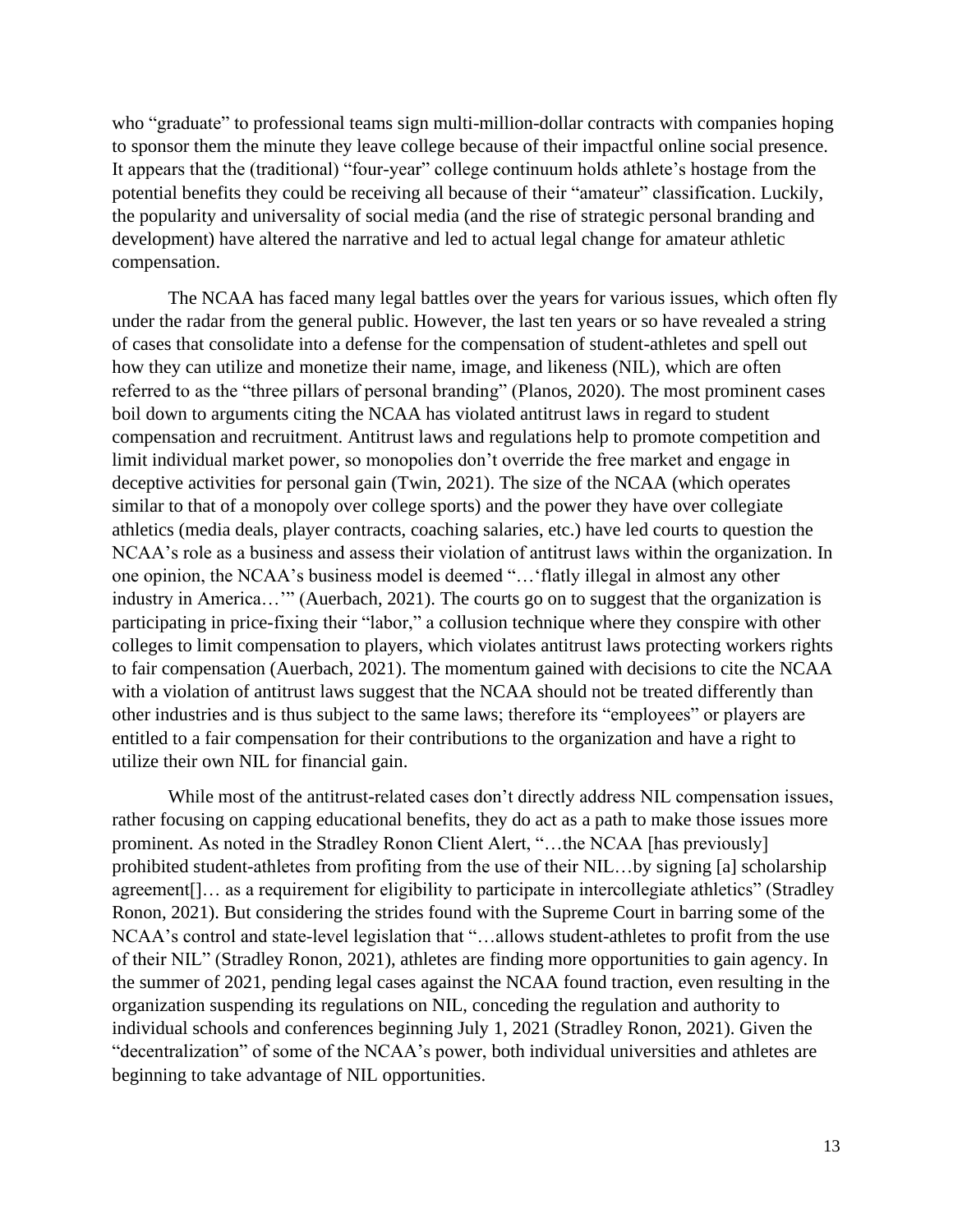With the new legislation in place, athletes have the ability to achieve monetary gain from their personal brand (NIL) through endorsements, sponsorships, "brand deals," social media views and interactions, etc. Outside organizations (such as restaurants, clothing companies, sneaker manufacturers, etc.) generally reach out to student-athletes because of their audiences (the coveted 18-24 age range) typically acquired through a prominent (or influential) online/social status. The connections athletes can make with companies to endorse a product or encourage consumer action arise from their online presence, generally as a result of strategic personal branding. Take for example Antwan Owens, a Jackson State defensive end (as of June 30, 2021) who turned his passion and distinct hair style into a personal brand that opened the door for endorsement opportunities. Owen's was one of the (reported) first student-athletes to sign an endorsement deal with a company (3 Kings Grooming) after NIL rulings (Dellenger, 2021). Through the endorsement, he promotes the company's products in online spaces. Maybe even more significant, and likely a separate topic worthy of further study, is female studentathlete NIL deals. Though often cast aside in the professional world, collegiate female athletes are credited to much greater followings in online spaces than male college athletes, leaving them with opportunities to grasp even greater compensation. Louisiana State University gymnast Olivia Dunne, with over 1 million followers on Instagram is projected to make more than any other college athlete (Dellenger, 2021).

However, amateur athletes are not the only parties involved in monetizing or "cashing in" on NIL. Brand strategy and management agencies, specifically organized to assist studentathletes with strategic personal branding activities, are popping up in lieu of passed legislation. While there are various independent agencies that are helping students, The University of Oregon's partnership with Division Street (a venture brought to the school by Nike co-founder Phil Knight) is gaining significant recognition. Division Street is set to partner with "UO's School of Journalism and Communication and its Warsaw Sports Marketing Center in a 'first-ofits-kind, full-service, student-led marketing and branding collective'" (Powell, 2021). The agency is meant to assist students with their branding endeavors as well as help them navigate the "business side" of endorsement and sponsorship contracts as well as NCAA regulations (Powell, 2021). Offering students access to resources within a university to help them capitalize on NIL related opportunities puts much more control back into the "system" if you will, possibly regulating the process so gains do not become unfathomable. These agencies are a testament to the importance of monetizing NIL for athletes and the lucrative financial gains associated with it.

The interconnectedness of personal branding, social media, amateur athletes, the NCAA, and their legal triumphs profess the significance of branding and personal branding in the 21<sup>st</sup> century: as a society we entrust our identities and beliefs to brands and people that we feel connected with, which opens the door for those brands/people to influence or impact our decisions. The legal victories won by student-athletes reveal a shift in, not only the NCAA's control over collegiate athletics, but also the relevance/hold that branding has to/on consumers. The mere concept of online influencers or amateur-athlete influencers would not exist or persist if they were not significant to consumers and their purchase decisions.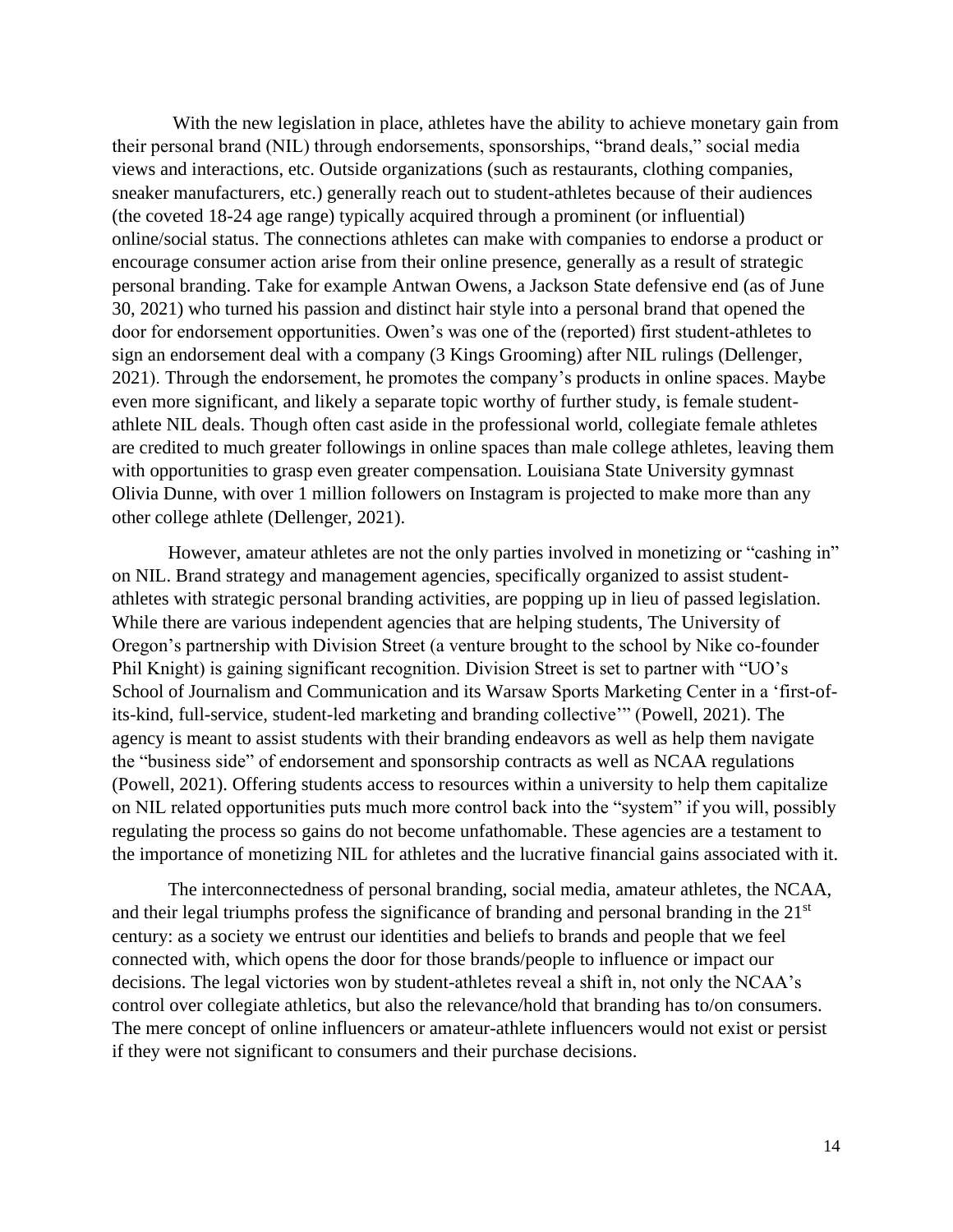#### <span id="page-15-0"></span>Further Discussion

These discussions of personal branding and influencer status on social media surrounding amateur athletes raise the question where the line between professional and amateur athletes is drawn. Instead of compiling evidence to suggest where the line is and/or should be, I submit a broader view in consideration of what "celebrity" means in the age of social media. Attaining a level of celebrity is becoming more and more accessible with the internet, which tends to blur the lines between "traditional" (professional) celebrities and those who capture fame on the internet (amateur).

"The ascendancy of the celebrity is one of the distinctive features of the late twentieth century and early 21st century western culture" (Furedi, 2010). We, as a society, have come to regard "celebrity" as an aspiration or something that is viewed with envy. But why is "celebrity status" so desirable? There is a certain fascination that people have with celebrities: their lives, their fortune, their experiences, but most significantly, their *fame*. Fame is an attractive attribute or favorable reputation that anyone can obtain, generally through mass media attention "via their looks, wealth, special talent, skills, professional achievements, or [it] can be inherited from famous parents or relatives (Ruiz-Gomez, 2019). The longing for fame is driven by gaining some advantage and making money, which are both desirable ambitions to just about everyone (Ruiz-Gomez, 2019).

The most significant aspect of a celebrity is their ability to harness the attention of others, and social media is making it much easier to grasp that attention: "For the first time in history, celebrity status and the financial rewards that are associated with fame, seem largely attainable to ordinary people like never before" (Ruiz-Gomez, 2019). There are no "industry gatekeepers" in social media (in the sense that anyone can download the applications and post content) like there are in traditional routes to celebrity such as entertainment (TV) and sports (teams, leagues, contracts, etc.). However, just "being a part of social media" doesn't guarantee fame; while gaining attention of an audience is a notable first step, it is the adoption and integration of "business practices" that help influencers monetize their content and "turn it into a steady source of income" (Ruiz-Gomez, 2019) i.e., strategic branding planning and execution.

Interestingly enough, the so-called "obsession with attention" that acts as a direct fuel and product of the prominence of fame and celebrity in our society, can be traced back to discussions earlier in this thesis surrounding brand and identity: "At the root of all branding activity is the human desire to be someone of consequence, to create a personal and social identity, to present oneself as both like other people (e.g. to belong) and unlike other people (e.g. to stand out), and to have a good reputation" (Bastos & Levy, 2012). To further that point, one article concerning celebrity culture identifies the same theme amongst those that are famous: "What is distinctive about today's celebrities is that they are promoted as both special and utterly ordinary" (Furedi, 2010). As humans, we have a desire to 'fit in while standing out;' we aspire to be someone of consequence because we desperately want to "be remembered" for something.

Earlier, I suggested that brands are in many ways a somewhat "humanistic" entity; they have identity, aspirations, goals, motives, etc. just like humans do. I think that that recognition reveals just how impactful brands have been in shaping pop culture and societal norms.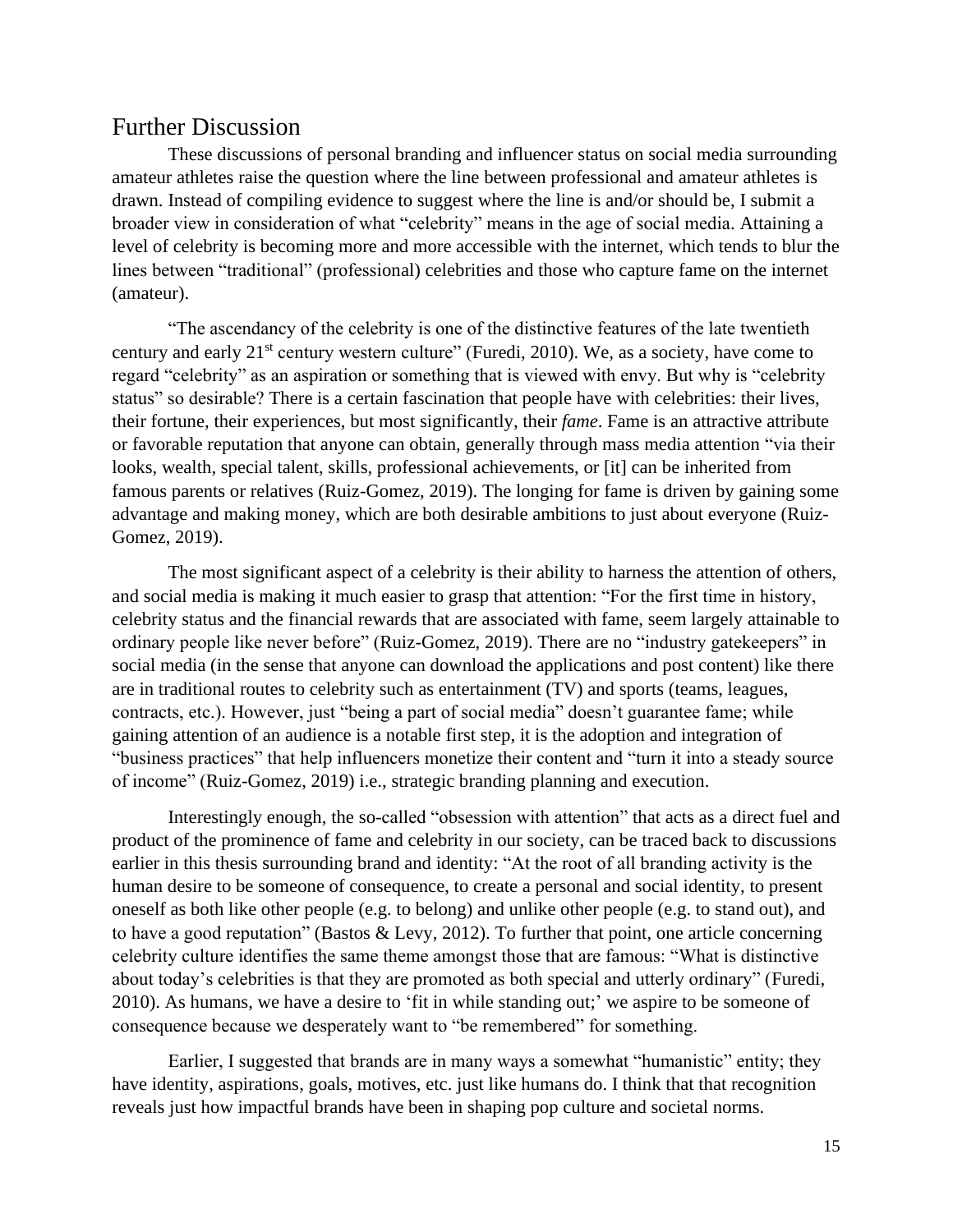Celebrities and brands have evolved in many ways and the more they are analyzed, the more they appear interwoven: "Although they [celebrities] are not quite like ordinary people, their problems and predicaments are sufficiently familiar to everyman to allow for the forging of an emotional bond" (Furedi, 2010) just as people form emotional bonds with brands that effect their behavior or attitudes (or at least that is the hope of brands as they engage with consumers.) Fuerdi, in his analysis, recognizes their connection, revealing patterns regarding celebrity personality attributes which are mirrored in previous sections regarding brands:

"Weber believed that even in a modern society charisma remained relevant as an external form of legitimation. Although historically charisma was based on heroism or revelation it can acquire different cultural forms. Celebrities may not possess heroic qualities but as highly visible role models they have become the object of imitation. Their highly publicized personality and individual qualities work as a form of quasi-charisma that has the quality of gaining people's attention" (Furedi, 2010).

In considering the relevance of fame in regard to athletics, it is easy to recognize that athletes have long been viewed as "celebrities." Professional athletes have been the subject of advertising for various decades because of their ability to capture attention. I think that what makes the amateur athletic compensation issues discussed in this paper so important or interesting to examine is our understanding of the word "amateur." Amateur athletes are recognized as novices, unskilled and inexperienced; there are truly ordinary people who have been able to achieve some level of recognition and fame online. This perception is in direct conflict with our "traditional" view of celebrities who have been historically linked to "professionalism" or wealth. It challenges our understanding of what it means to be "famous" and forces us to consider a new definition. Furthermore, social media's contributions to changing the narrative of celebrity, in that it has become much more accessible to the ordinary person to gain attention, have also aided in amateur athletes' journey to stardom.<sup>3</sup>

#### <span id="page-16-0"></span>Conclusion

More often than not, the conversation concerning the compensation of amateur athletes turns into a bitter debate about regulations and control. There is an incredible amount of discourse offering opinions on both sides attempting to persuade individuals to fight for or against the matter. While this thesis presents arguments that have resulted in increased freedom for NCAA athletes in monetizing their NIL in online spaces, it should be noted that the "outcome" of those freedoms has yet to elapse<sup>4</sup>. We have yet to experience and feel the repercussions of those decisions: Will the market become oversaturated with influencers? Will

<sup>&</sup>lt;sup>3</sup> While not the direct topic of this thesis, in regard to "amateurism," there is definitely room for discussions of the level of talent or ability that is currently being displayed in college sports. There are debates that question if the level of talent at the Division I collegiate level is beginning to rival that of professional athletes, suggesting that "there isn't a need for college sports anymore."

<sup>4</sup> As of January 2022, the NCAA adopted a new constitution that assigns compensation decisions to individual schools and conferences, decentralizing the NCAA's role in regulating students' intellectual property rights and the use of NIL. See Jones' Sports Press article for more information concerning the ongoing changes.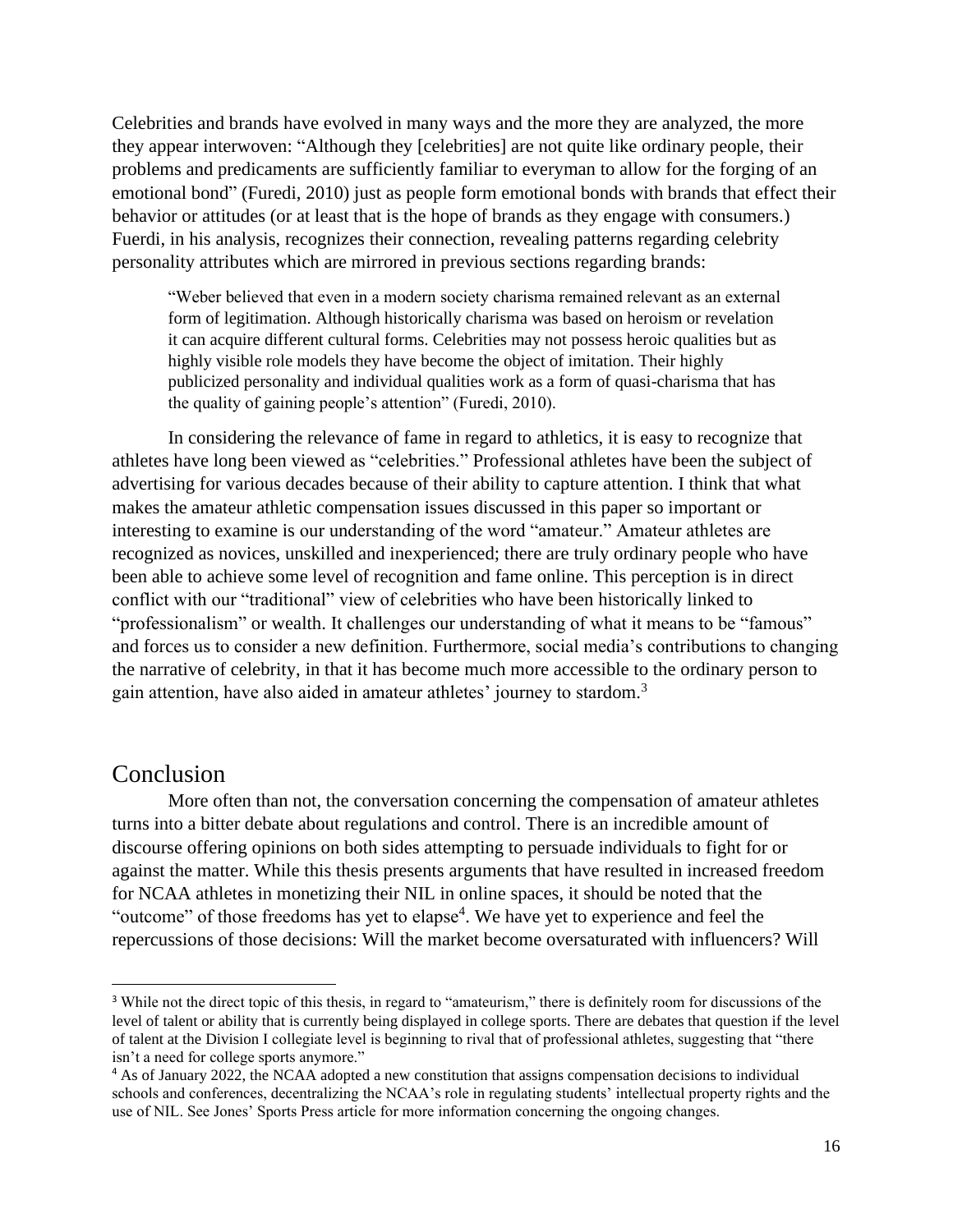amateur athletes forego athletic opportunities to focus on NIL endeavors? What effect will that have on college sports in the US? Even though there is no clear path to what will unfold in the coming years, it is with upmost certainty that I say social media has and will continue to enormously impact our business, lives, and relationships with others.

The evolution of branding online and in digital spaces have paved the way for personal brands to greatly impact personal and professional endeavors. All the time and energy spent developing *image* and *identity* have led many to find success with their personal brands and develop *equity* or *social value*, arguably the most valuable asset to own from a marketing perspective. The explosion of the internet and social media have fostered a place for people to find audiences to interact with, revealing *influencers* in its wake. The rise on fame and relevance on social platforms have led traditional brands to take notice, partnering with individuals to reach niche target audiences. The influencer-brand relationship has spearheaded efforts for amateur athletes to gain agency over their own *NIL* and capitalize on their stardom despite historically being limited in their ability to profit from NIL endeavors. The legal issues surrounding amateur athletic compensation, though still ongoing, finally resulted in more freedom for the athletes, who are now permitted to utilize their NIL. Amateur athletes who are serious about profiting from the use of the NIL have found guidance from third-party agencies equipped to assist them as they navigate content production and contract negotiation.

Overall, the ideas, concepts, and applications discussed in this thesis aim to correlate the rise of personal branding (as it has evolved from traditional branding) in online spaces (namely social media) to the legal issues faced and battles won by amateur athletes in their pursuit of NIL freedom. The popularity of personal branding has paved the way for amateur athletes to actively engage in branding activities that can help them monetize their content and generate long term forms of income. Moreover, now armed with their independence, amateur athletes need to learn how to effectively portray and utilize their NIL to gain such monetization opportunities.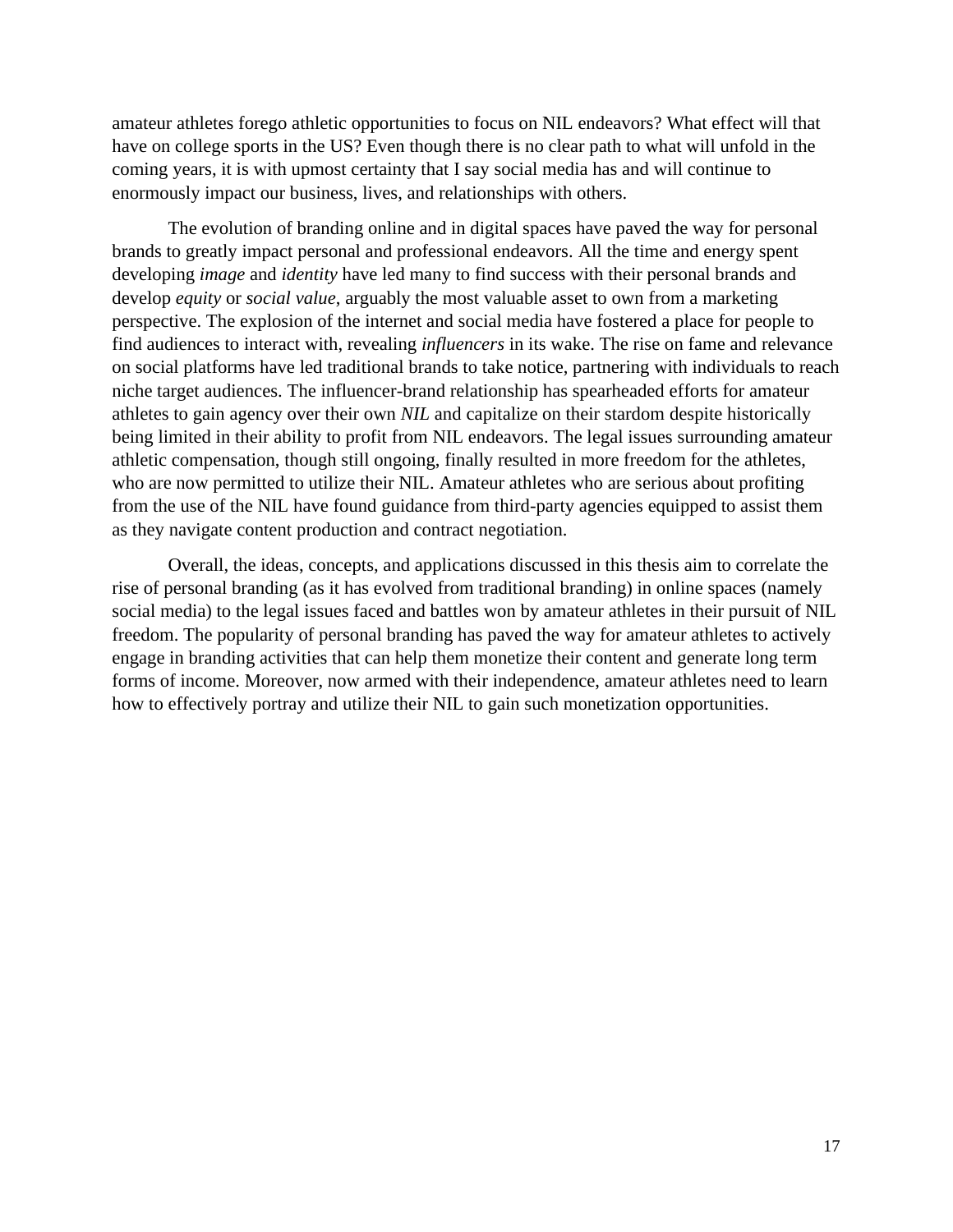#### References

- <span id="page-18-0"></span>Auerbach, N. (2021, June 21). *Supreme Court rules against NCAA in dispute over athlete compensation*. The Athletic. https://theathletic.com/news/supreme-court-rules-againstncaa-in-dispute-over-athlete-compensation/Sdn0wrTL085f/
- Bastos, W., & Levy, S. J. (2012). A history of the concept of branding: Practice and theory. *Journal of Historical Research in Marketing*, *4*(3), 347–368. https://doi.org/10.1108/17557501211252934
- Dellenger, R. (2021, July 1). *Jackson State de signs historic endorsement deal at midnight*. Sports Illustrated. https://www.si.com/college/2021/07/01/jackson-state-antwan-owensfirst-nil-endorsement-deal
- Edelman, D. C. (2010). Branding in the digital age: You're spending your money in all the wrong places. *Harvard Business Review*, 1–9.
- Furedi, F. (2010). Celebrity culture. *Society*, *47*(6), 493–497. https://doi.org/10.1007/s12115- 010-9367-6
- Garrett, C. (2021, November 18). *Council post: Why athletes make great influencers*. Forbes. https://www.forbes.com/sites/forbesbusinesscouncil/2021/11/18/why-athletes-make-greatinfluencers/?sh=4d51c69c7b13
- Glucksman, M. (2017). *The rise of social media influencer marketing on lifestyle branding: a case study of Lucie Fink* (thesis). *Elon Journal of Undergraduate Research in Communications*.
- Hambrick, M. E., & Mahoney, T. Q. (2011). 'It's incredible- Trust me': Exploring the role of celebrity athletes as marketers in online social networks. *International Journal of Sport Management and Marketing*, *10*(3/4), 161. https://doi.org/10.1504/ijsmm.2011.044794
- Johnson, K. (2017). The importance of personal branding in social media: educating students to create and manage their personal brand. *International Journal of Education and Social Science*, *4*(1), 21–27.
- Jones, R. (2022, January 21). *New NCAA Constitution hands rule-making power back to colleges*. SportsPro. https://www.sportspromedia.com/news/ncaa-new-constitutionemmert-college-sports-conferences/
- Mehta, A. (1999). Using self-concept to assess advertising effectiveness. *Journal of Advertising Research*, 81–89.
- Mintel. (2020). *Internet Influencers – US – 2020. https://reports-mintelcom.proxy.lib.pdx.edu/display/1010758/*